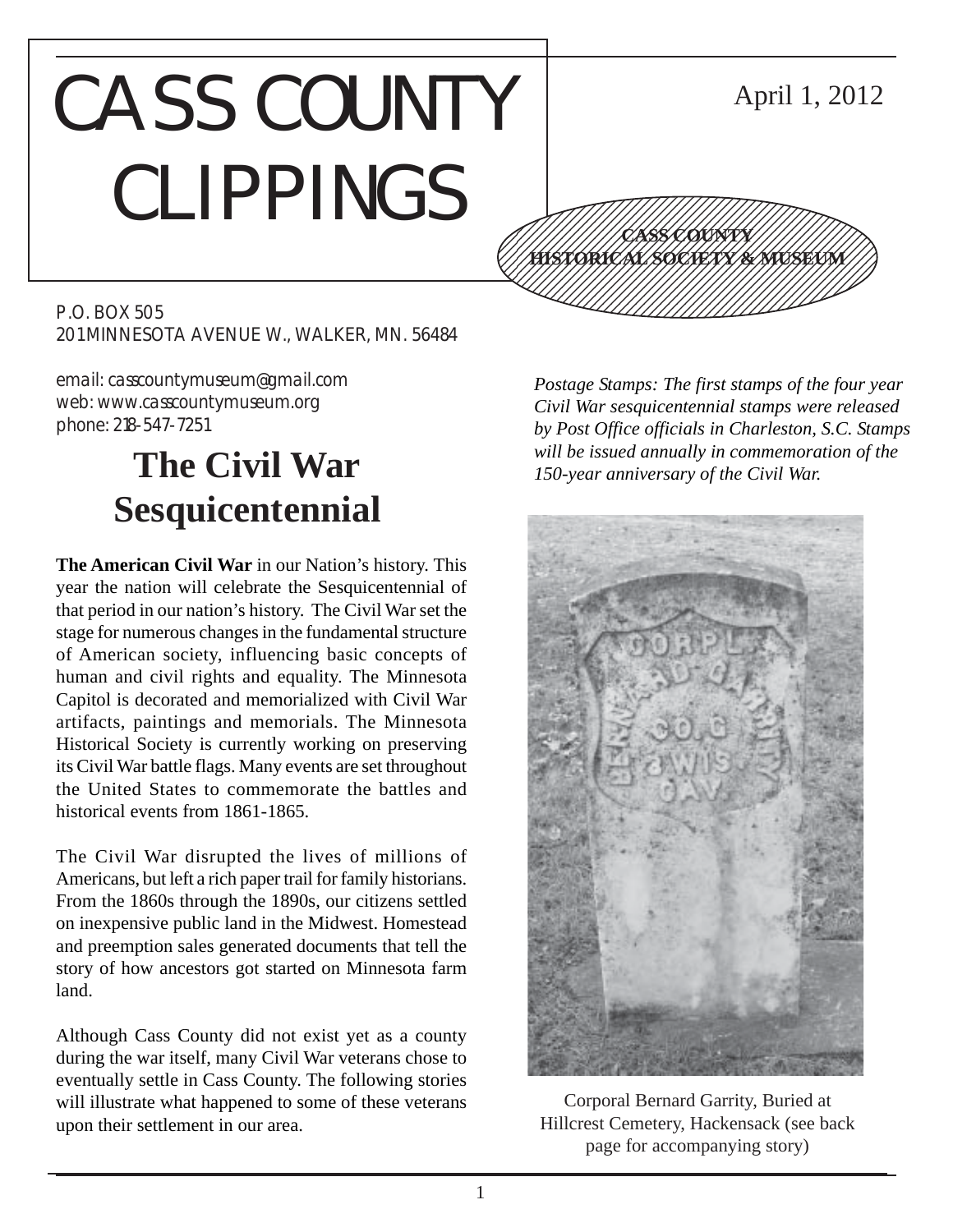Cass County Historical Society Calendar of Events 2012

April 9, 2012 – Board Meeting, Museum, 6:30 p.m.

April 17, 2012 - 7:00 pm. - Cass County Museum

May 15, 2012 - 7:00 p.m. - Cass County Museum

June 12, 2012 - 7:00 p.m. (Note change to 2nd Tuesday!)

July 17, 2012 - 7:00 p.m. - Cass County Museum

July 24, 2012 - 3rd Annual HISTORY WALK

Aug 14, 2012 - 3rd Annual HISTORY WALK

Aug 21, 2012 - 7:00 p.m. Sept 18, 2012 - 7:00 p.m. Oct 16, 2012 - 7:00 p.m.

## **HISTORY WALKS**

The History Walks will take you on a historic tour, complete with characters in costume, down the south side of Minnesota Avenue in Walker.

#### **Cass County Historical Society Board of Directors**

Dan Eikenberry, Pres. Lois Orton, V-Pres Karen Keener Elsie Nelson Sue Eikenberry Don Beadle Martha Winter Alexis Hadrava - Treasurer

#### **Cass County Research Center**

The research center is staffed by the Cass County Historical Society at the Cass County Museum in Walker. Through the winter, research help is available by appointment. The research library, obituary indexes, newspaper microfilm, and other archival materials are accessible for a \$10 research fee for non-members.

To make an appointment during the winter hours, contact Renee at 218-652-4377.

With the help of a targeted grant from the Arts and Cultural Heritage Fund, the Minnesota Historical Society's Local History Services Office in partnership with Access Philanthropy is providing Minnesota historical organizations the opportunity to receive training and consultation in fundraising, planning, and grants proposal preparation. The Cass County Historical Society will be hosting this workshop on April 23 for the area at the historic Chase Hotel in Walker. Those who complete the program will receive a certificate of achievement that can be used as a boost in preparing grant proposals for the Minnesota Historical and Cultural Grants program.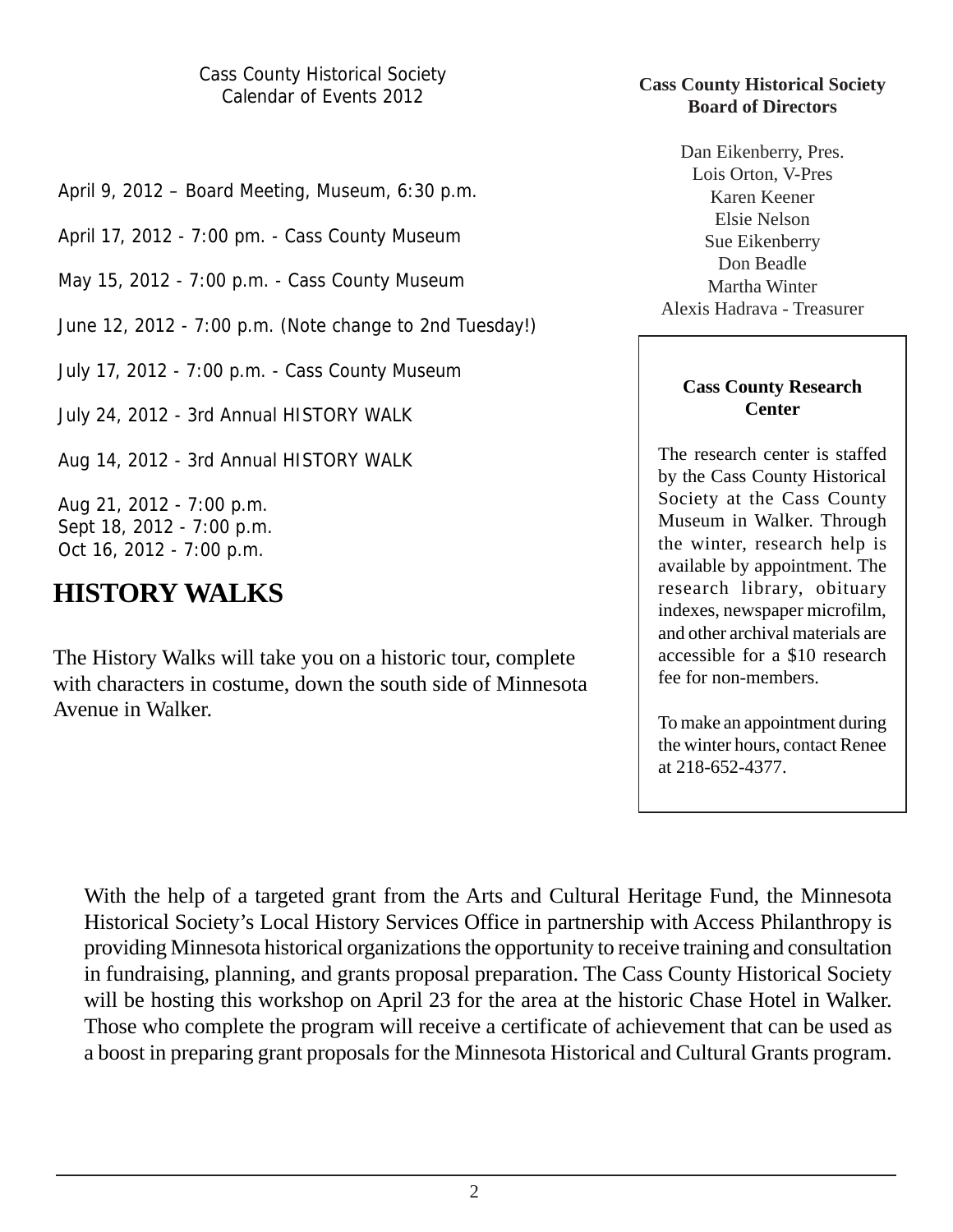**Daniel Kline**, son of Jacob and Mary Kline, was born in Union County, Pennsylvania on February 10, 1831. He enlisted in Company E, 51 Pennsylvania Volunteers in 1864 and served until the close of the war. He died at home in Pine River on June 29, 1907 at the age of 76. He was married to Miss Catherine Moore on March 2, 1862, and they had children: Mrs. John Huffman of Kansas, Mrs. Samuel Fetterhoff of Wisconsin, Lewis of Nebraska, W.J., John M. and George, all of Pine River. He was survived by three brothers and three sisters in Pennsylvania. How, why, and when he came to Pine River is a mystery to us all. He is buried in Pine Ridge cemetery at Pine River.

**Lorenzo W. Stevenson**, more familiarly known as "Doc" was born in New York state on March 3, 1840. When a boy, he moved to Iowa where he enlisted as a soldier and served in the 27<sup>th</sup> Infantry Volunteers in the Civil War. He was wounded in battle and was honorably discharged in 1865. He came to Minnesota in 1882 and became a Cass County resident in 1898 when he moved to the Ellis area. He was in the Pine River area by 1900. One adopted son, Otto Stevenson, was the only family left as Lorenzo's wife and six children had preceded him in death a number of years ago. He is buried in Pine Ridge cemetery at Pine River.

**Samuel D. Reynolds** was born May 14, 1831 in Lawrence County, New York. He enlisted in the Civil War in September, 1861 and was honorably discharged in November of 1864. He died on November 29, 1909. He had been married twice, his second wife died in about 1907 in Oklahoma as the family had lived there before moving to Cass County. He was a member of the Masonic Lodge at Wadena. His six children survived him. He is buried at Evergreen Cemetery at Backus.

**Jacob A. Gilberg** was born on February 7, 1845 in Middletown, Pennsylvania. At age three, he moved to Ohio where he grew to manhood and joined the Fifth Ohio Cavalry, Company D, at the outbreak of the Civil War and served 4½ years in the army. While taking part in many minor battles, the most conspicuous events during his service were the Battle of Shiloh, which lasted two days and his battalion charged into the face of the enemy and recaptured two guns that had been taken the day before. His company was General John A. Logan's escort during the Atlanta campaign and he marched with Sherman to the sea. He was one of the 300 soldiers that

acted as General Sherman's escort at the surrender of the confederate General Johnson in North Carolina. He was honorably discharged on October 27, 1865, in North Carolina. After the war he worked in the lumber camps throughout Pennsylvania until 1873 when he came west and homesteaded in Poplar Township in 1889 where he lived until 1914, when he moved to Backus. Mr. Gilberg served 11 years with distinction, on school board No. 1, being the chairman when it was dissolved in 1922. J. A. Gilberg, reached his  $84<sup>th</sup>$ milestone on his birthday in 1928. He was feted by a gathering at the Odd Fellows Hall in Backus that evening, where he was made the honored guest by the 75 people that had gathered there. Asa operated a dray line in Pine River for a number of years. He was often referred to as the "Grand Old Man" of Backus. He died January 26, 1930 and is buried at Evergreen Cemetery at Backus.

**Frederick Gunther** was born in New York City on June 30, 1840 just two weeks after his parents had immigrated here from Germany. He was one of eight children and in his early youth was taught the trade of a pattern maker. His ancestors had followed this same trade for several generations before him. Every member of this family, including his father, served throughout the Civil War. Gunther had met personally with President Lincoln, the first time on February 1, 1861 at Philadelphia. Gunther was a member of the Pennsylvania State Militia and answered the first call for volunteers to fight in the Civil War. He was brevetted with the rank of Sergeant of this company that was widely known in military circles as the Ring Gold Rifles. After a 90-day special term, Gunther and other original recruits re-enlisted and formed Company L of the famous Fifth Pennsylvania Regiment. He was married on Christmas Day, 1864, to Anna Maria Mayor. After the Civil War he was employed by the US Government as a pattern maker until he retired. His work took him to every leading naval center on the continent. When retired, he divided his time between the Soldiers home, the Odd Fellows home at Northfield and his children. He came to Walker to make his home with his daughter, Mrs. S.J. O'Connell, about a year before his death. He died on November 27, 1926 and was buried in the Evergreen Cemetery at Walker. His other children were Mrs. Chas. Cook of Hopkins, Fred M. Gunther of California, Henry H. Gunther of Oregon,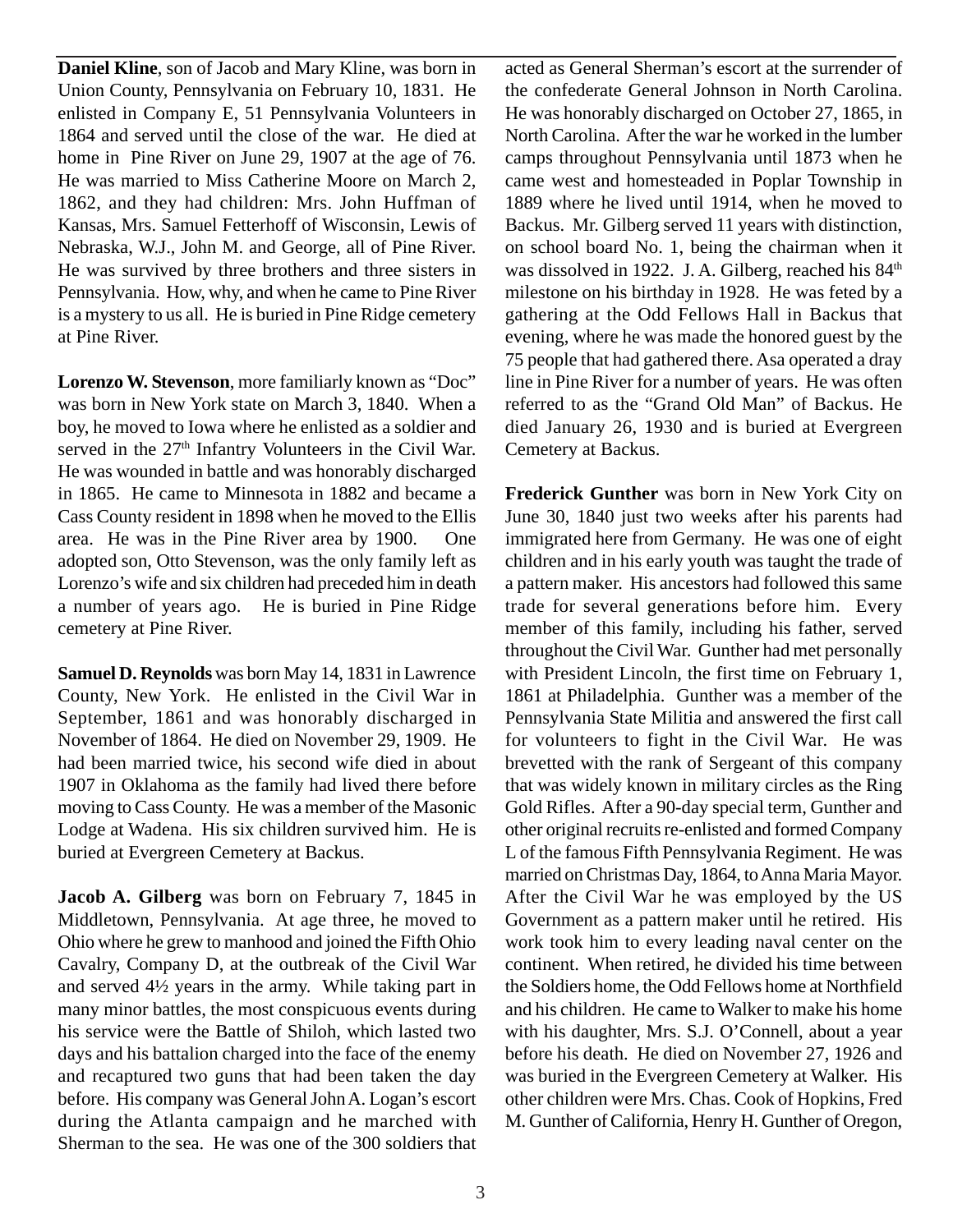Frank Gunther of California, Jessie M. Gunther and Mrs. Ewing of California and George C. Gunther of Minneapolis.

**Daniel L. Bush** was born in Sullivan County of New York state on October 7, 1833. He followed the lumber business to Wisconsin where he became heavily engaged in the lumber business. He married Genevieve Hardwick at Pensaska, Wisconsin in 1857. He was still living in Wisconsin when the Civil War broke out and organized a regiment, the  $44<sup>th</sup>$ Wisconsin where he served as captain for three years. Mr. Bush prospered in the lumber business, but later in life, he suffered reverses and decided to take the residue of his fortune and locate in a quiet place where he and his wife could enjoy the remainder of their lives. The couple moved to Walker in 1896, purchased and began to remodel the former Ely Wright's, Cass County Clerk of Court and Village judge, home and opened the Lake View Hotel in 1903. Daniel L. Bush was known by the children of Walker as "Grandpa" and he was rarely seen on the street without a bevy of little ones clinging to his clothes as they all loved him because he loved them. He died on August 21, 1906. His devoted wife died about a year earlier and he was never the same since.

**John W. Patterson** was born in Maghera, County of Londonderry, in North Ireland on May 1, 1832. When he was twenty years of age he set sail for America and settled at Hartford, New York where he farmed for twelve years. In 1862 he enlisted in Co. E, 123<sup>rd</sup> New York Volunteer Infantry Regiment. He fought in the famous battles of Chancellorsville, Gettysburg, Dallas and many others. At the close of the war he returned to Hartford, NY where on January 10, 1871 he married Dell Martin. They had one child, Mrs. Jay P. Brewer. John and his family came to Pine River in September of 1909. In Pine River, he was familiarly known as Grandpa Patterson. He died February 11, 1920 from past complications which were made worse by a bad cold. He lost consciousness and passed quietly away Wednesday morning. He is buried in Dodge Center, Minnesota.

**H.M. Hazelton** was born October 3, 1845 in Highland, Michigan. He served in Co. A,  $7<sup>th</sup>$  Minnesota Infantry. He was married to Elizabeth Church at Ridgeway, Minnesota on June 17, 1866. They had eight children. He had lived in the Pine River area since 1900 and was very active in G.A.R. activities and the gatherings of the old settlers. He was always at home with the boys and enjoyed their sports. He died on March 11, 1924 and was buried at Ridgeway next to his wife.

**Asa Rounds** was born in 1841 in Pennsylvania. He enlisted as a Private on August 26, 1861 at the age of 20. He joined Co. K of the  $49<sup>th</sup>$  New York Infantry and fought many battles during the war. He received a disability discharge on Jan 9, 1863 in White Oak Church, Virginia. After the war was over, he took up residence in Pennsylvania. He emigrated from Pennsylvania to Fort Ripley where he married Sarah Johanna Hallenbeck in 1903. They then arrived in Pine River in 1903 with their two grandsons, Clarence and Charles, whom they raised. Sarah had several children from a former marriage. One son was W.A. Vaneps. Asa and Sarah had a daughter, Mrs. Ovid Lavois. Charles (1894) was a ball player and wrestler and eventually was in the bulk oil business at Pine River. He married Vera Farnum and they raised their four children at Pine River. Asa died Sept 9, 1926 in Pine River and is buried at Pine Ridge Cemetery.

**Lafayette Hill** was born in Laurence County, New York on October 31, 1835 and came to Minnesota in 1856, settling in the southern part of the state. In 1867 he married Louisa Brown. They had seven children: Harry, Frank, Warren and Mrs. Gearey all of Pine River and Merton, Mrs. Etnair and Mrs. Wilson of Chatfield. He died in September of 1920. He and Louisa are buried in Pleasant Grove Cemetery in Olmstead county, Mn.

**Reuben R. Rearick** died at the Soldier's Home in Minneapolis Thursday morning on September 20, 1917 where he had been living the last couple of months. He was born in Ohio on March 17, 1840. He married Pauline Maxwell at Fort Wayne, Indiana. They had six sons and five daughters. He moved to Cass County from Kandiyohi County in the fall of 1889 and settled on a homestead 7 miles north of Pillager. He lived there for several years before moving into the village of Pillager where he became a member of the village council and Justice of the Peace for several years. He was one of the earliest pioneer citizens in Cass County. He was closely identified with the county's development in early days. During the Civil War, he served with the 152<sup>nd</sup> Indiana Volunteers.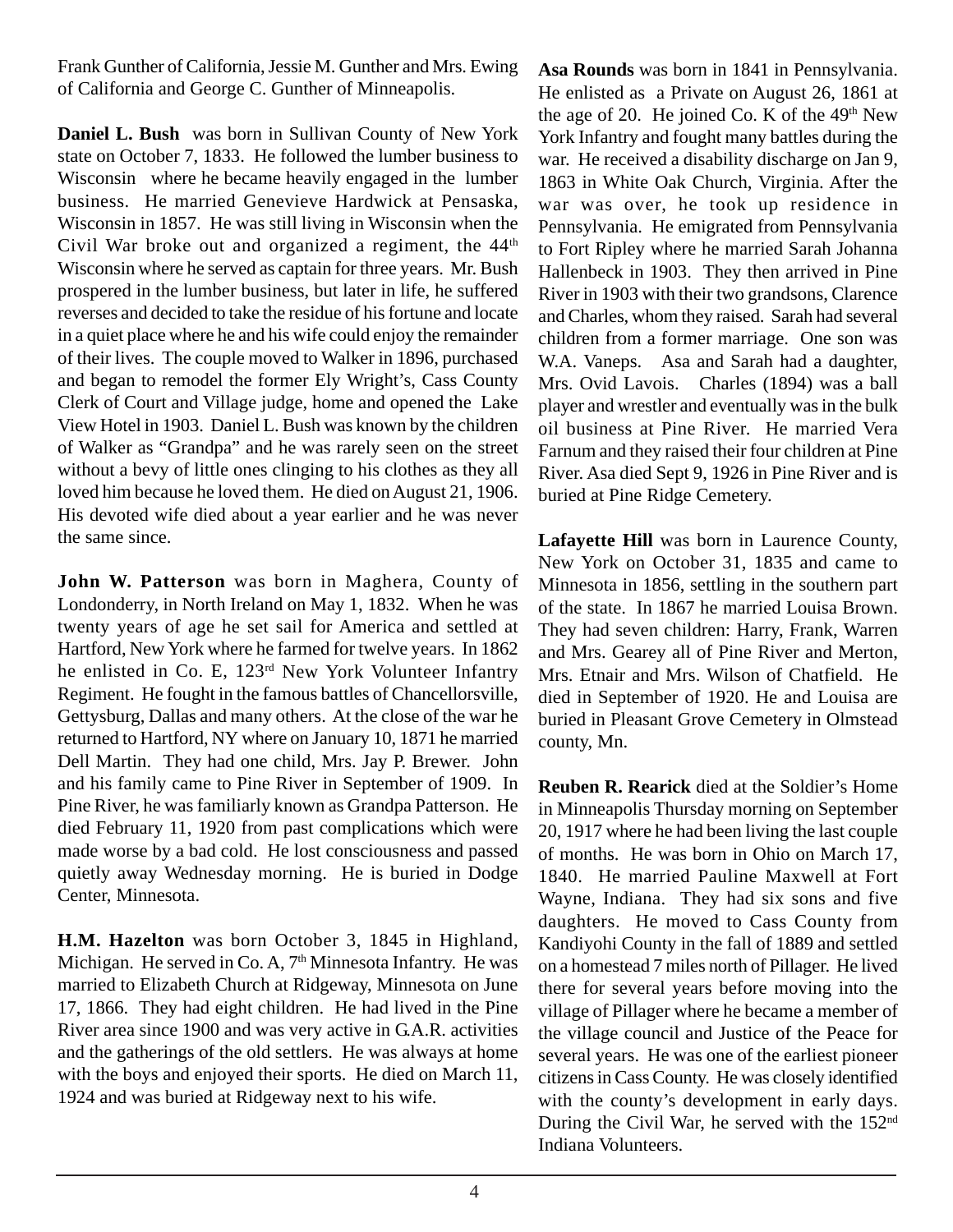**James Lewzader** was born in White County, Indiana on March 18, 1844. He moved to Iowa, married, and raised 5 children. In 1904 he married again and emigrated to Minnesota and located for a number of years at Mankato. They came and stayed at Cass County for 1 year and then went back to Mankato. In about 1908 he returned to Walker and in 1918 purchased a small farm in Shingobee Township. Mr. Lewzader was mustered out with an honorable discharge and it was believed he received special mention for valor. He enlisted with Company G., Indiana 146th Infantry or October 24, 1861. During the war he lost two brothers and for his lifetime, carried bullets in his body as mementos of this bloody conflict. He celebrated his 80<sup>th</sup> birthday on March 18, 1924. He died April 2, 1924 and is buried at the Evergreen Cemetery in Walker.

**Louis E. Quint** was born at West Gardner, Maine on November 28, 1847. He enlisted at the age of 16 from Canton, Massachusetts on September 20, 1863 as a private in the 10<sup>th</sup> Massachusetts Batallion, L.A. and mustered out of service from Boston Harbor on June 9, 1865. He went through the War Campaign under General U.S. Grant. On April 9, 1865, as a youthful gunner, he witnessed the surrender of General Lee to General Grant at the Appomattox Courthouse. Louis joined the Grand Army of the Republic in Maine and upon coming to Minnesota was affiliated with the Geo. N. Morgan Post No. 4 of Minneapolis in February 22, 1889. When that disbanded he then transferred to the John W. Cochran Post No. 164 in Buffalo. He became Department Commander of the Minnesota Grand Army of the Republic and also held other offices from 1942-44. He was a Mason beginning in January 29, 1969 and in 1944 was the oldest Mason in point of membership in the United States. He was also a charter member of the Minneapolis Civic and Commerce Association which was organized in 1911. Louis and his wife Sarah Isabelle (d.1/24/1860) lived at Benedict in their later years. They had sons, James and Harry. Louis died on October 4, 1944 at the Minnesota Soldier's home in Minneapolis and his remains were brought to Walker for a funeral service taken over by the Spencer-Ross American Legion Post No. 134 under the command of Claude B. Starr, Post commander and he was buried at Evergreen Cemetery at Walker.

Merrill Stearns served four years in the 37<sup>th</sup> Regiment, Company E, Illinois Volunteers. He enlisted as a private on August 20, 1861 and enlisted again on September 18, 1861 and received a disability discharge on April 18, 1862 from the  $37<sup>th</sup>$  Regiment, Company E, Illinois Volunteers. For many years his grave lay hidden in the brush along the Old Grade from Whipholt in Pine Lake Township to Longville in Kego Township. After the Cass County Historical Society brought this grave to their attention, the Veterans group from Longville cleaned up the grave site and replaced a wooden cross with a stone in the 1980s and for many years maintained the site. More recently, Lamont Emery, a Pine Lake township resident, cleaned the grave site and put a new fence around it. Grandpa Stearns, as he was known by his friends, died April 12, 1910. He was married to Jennie E. as stated on her application for a widow's pension in July of 1910.

**Capt Albion K. P. Knowles** joined Co. D of the  $24<sup>th</sup>$ Maine Infantry where he was a Captain. After the war he settled at Pillager where he raised a family. He was a member of the Pap Thomas GAR Post of Brainerd since 1890. He died March 28, 1896 and his daughter Mrs. S.H. Hamilton of Todd County buried her father at the cemetery in Pillager beside a sister who had passed on years before.

**Robert Hatfield** was an old soldier and one of the earliest settlers of Cass County. He served three and  $\frac{1}{2}$  years in the army in the 21<sup>st</sup> Pennsylvania Calvary. He was wounded in one battle and lay on the field for 24 hours before being picked up. He died at Walker on August 19, 1910. He had been a resident of Hackensack and of Cass County since 1892. He is buried at Hillcrest, Hackensack or Evergreen, Walker.

**J.V. Maxfield**, enlisted in January 1862 and was discharged in 1866 at Nashville, Tennessee. He told the *Cass County Pioneer* editor that there was not much comparison in the last Great War and the Civil War. The boys that enlisted then had the same things to face undoubtedly but in quite a different way. It was mostly a hand to hand struggle that they had to face and none of the modern destructive machinery existed for taking the lives of those that went to the front, but they also had fewer facilities for taking care of the wounded.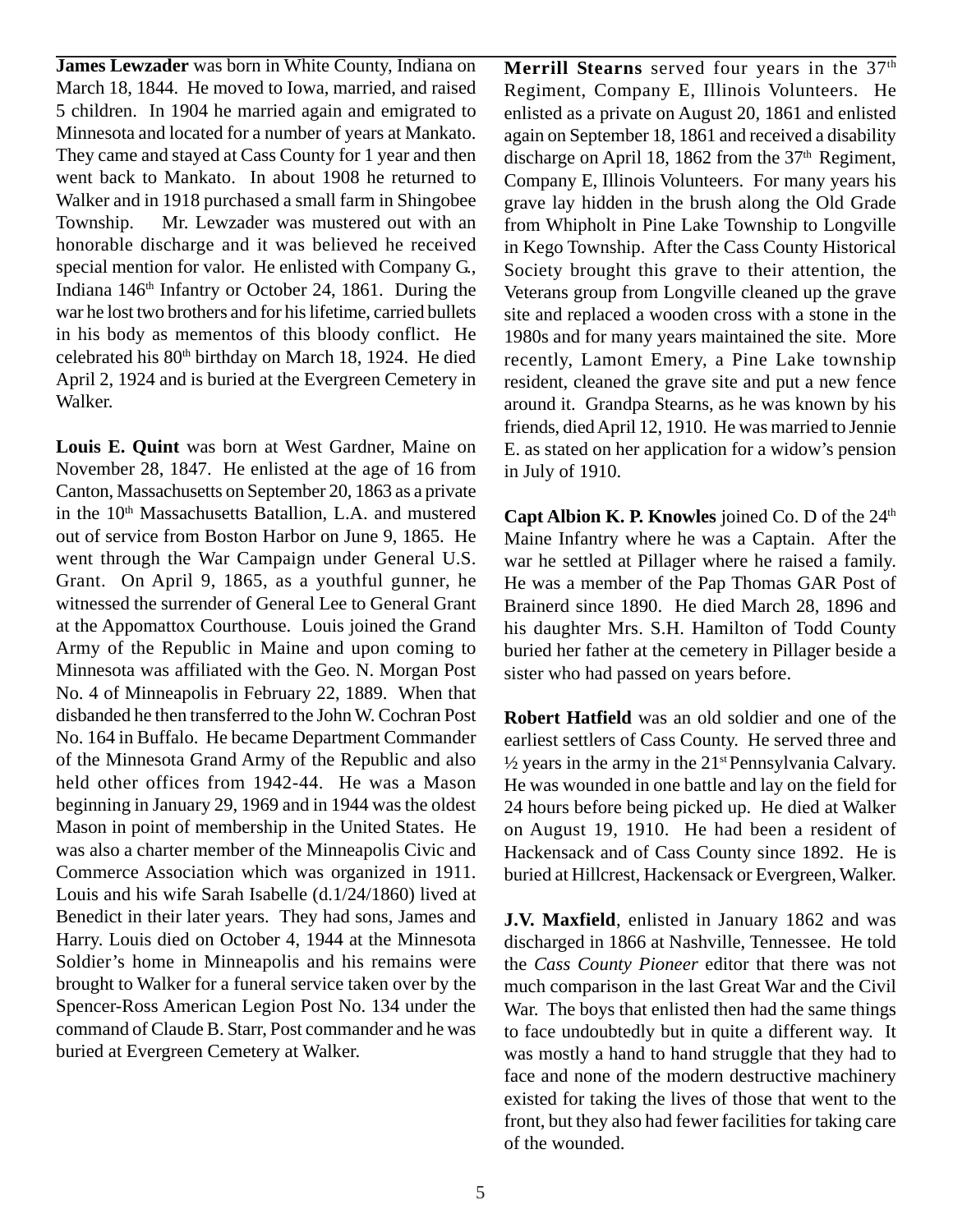## **Obituaries and Cemeteries**

Thanks to Bev Sheldon and Leona O'Neal, we have updated our obituary file once again and placed the updated list on the website. Bev brought in her work and we continue to use her design for our print outs and website. Julie Johnson donated copies of the *Remer Star* from 1947-1960. Leona O'Neal is reading the original copies of the *Remer Star* and supplementing our database with obituaries from that newspaper. We continue to add information to www.findagrave.com. 4,685,000 have been added since our January newsletter -- that's right -- over four million!!

Spring is a great time to get out and walk a cemetery and update one of the transcriptions. If you are interested, please contact the museum to pick up a copy of what has been done in the past and add to it.

## **Upcoming Programs**

April 17, 2012 -- **Historical Women of Walker and Greater Cass County** -- Cass County Museum 7:00 p.m.

May 15, 2012 -- **Cass County Civil War Veterans** Cass County Museum 7:00 p.m.

June 12, 2012 -- **Leech Lake Trail** Cass County Museum 7:00 p.m.

July 17, 2012 -- Barry Babcock - **George Bonga** Tentatively at Pine River Depot, 7:00 p.m.

August 21, 2012 -- **Remer Firsts** - Tentatively at Remer Depot, Remer, Mn.

Sept 18, 2012 - **Care of the Poor of the County 1896-1936** Cass County Museum 7:00 p.m.

October 9, 2012 -- ANNUAL MEETING Program: **Prohibition** Cass County Museum 7:00 p.m.

## **Cass County Historical Society is Awarded Legacy Grant**

CCHS is very pleased to announce the approval of our grant request to begin digitizing our photo collections. The funds are from the Minnesota Historical and Cultural Grants program administration by the Minnesota Historical Society. Our primary goal in digitizing our photos, slides, and negatives is to make the images more accessible to the public through our Research Center. Our first step is to order the hardware and software for our computer that will allow us to enter the data and save it. Then we will begin scanning and putting the images into the software program for easy access. We hope to be done by the end of the year. Look for updates in the newspaper and upcoming newsletters and emails.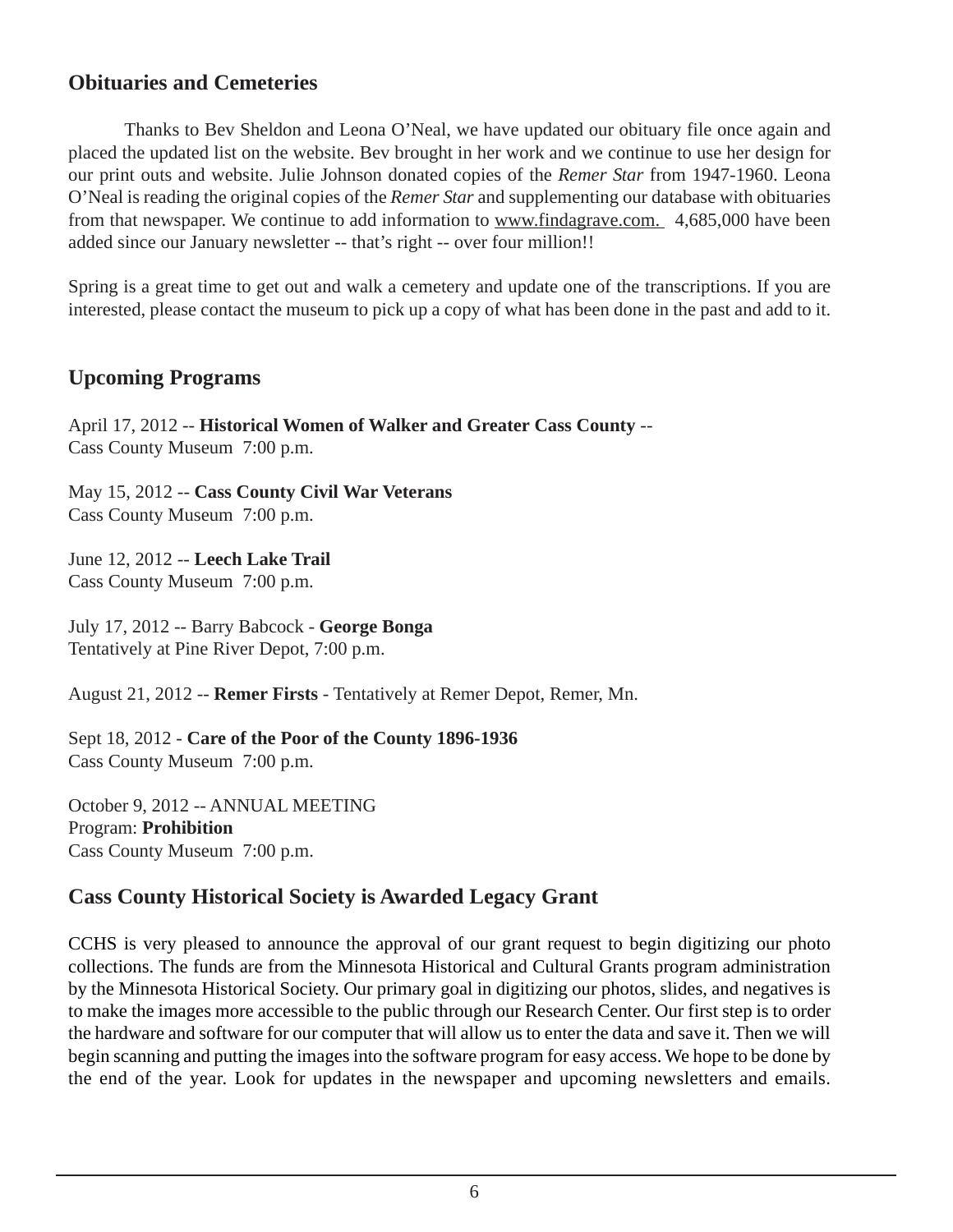Current membership as of March 2012. If you haven't renewed your membership, please use the form on the back of the newsletter. Your support enables us to provide special programs to schools and the public, improve exhibits, and collect historical data and photos for future generations.

## **Membership - 2012**

Sponsors \$250-\$999 **First National Bank**

## **Businesses \$50+**

Acorn Hill Resort Bank Forward May Creek Senior Living Campus Hummingbird Press

#### **Individuals - \$10**

Karin Arsan Vi Blackburn Barb Frederick Karen Keener Karen Kezele Elsie Nelson Robert Redfield Otto Ringle Erma Schantle Arthur Shenk

## **Family \$15**

Bob & Dodie Burdick Robert & Florence Crow Leland & Dorothy Delger Glen & Pat Mechelke Pat & Diane Pitzen

### **Benefactor \$20-\$99**

Audrey Chelberg Richard & Joan Downham Mike & Karla Elsenpeter Dick & Donna Evenson

Neal & Kathy Gaalswyk Jerry & Renee Geving Bob & Shirley Jewell Robert & Betty Kangas Cecelia McKeig Kelly & Jeanne Nelson James & Leona O'Neal Chris & Dorothy Opheim Dana & Bev Sheldon Bob & Ann Winegar

## **Friends \$100-\$249**

Don & Margaret Brown Clarence & Bonnie Byersdorfer Jim & Shirley Dowson Dan & Sue Eikenberry John & Thelma Grimley Gramma Jo's House Richard & Carlyne Raymond

### **Township Support**

Blind Lake Township Gould Township Turtle Lake Township Fairview Township Salem Township Shingobee Township Smoky Hollow Twp

### **4 Free Admission Fridays**

7 Anonymous Donor**May Creek Senior Living Campus** Orton Oil Company First National Bank